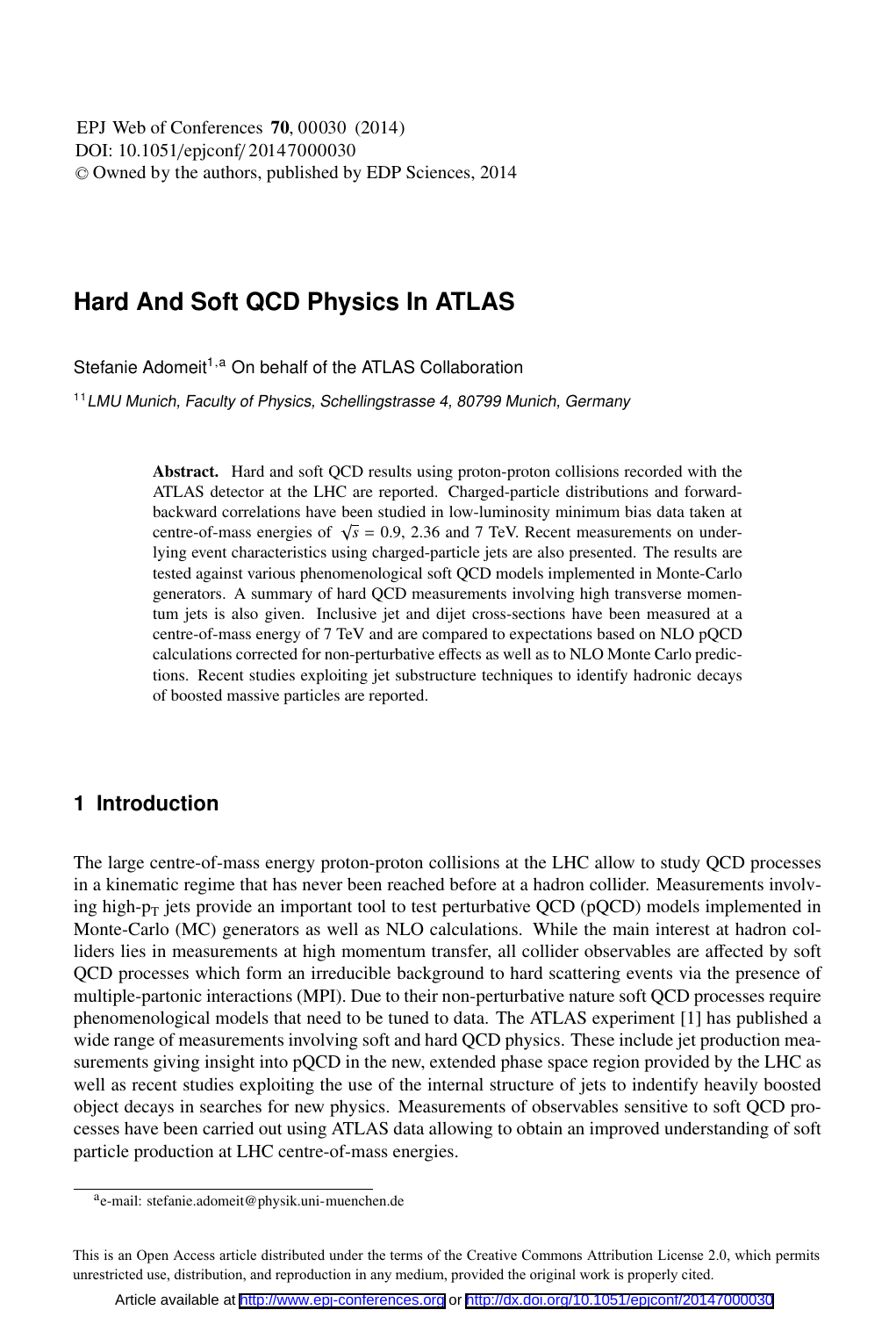# **2 Soft QCD Physics in ATLAS**

### **2.1 Minimum Bias Measurements**

Minimum bias (MB) categorises a class of events selected based on a minimal set of requirements ensuring that an inelastic interaction has occurred. Typically, these events are dominated by soft interactions at low momentum transfer with contributions from both diffractive and non-diffractive processes. Observables sensitive to the properties of MB events have been studied by ATLAS in low luminosity data recorded at  $\sqrt{s}$  = 0.9, 2.36 and 7 TeV in 2009 and the beginning of 2010 [2]. Events were collected using a single-arm minimum bias scintillator trigger requiring one hit over threshold on either side of the detector.

The kinematics of charged particles have been studied using tracks reconstructed in the Inner Detector (ID). The data are corrected back to particle level using minimal model dependent corrections accounting for event selection and track reconstruction efficiencies. While it is not possible to experimentally disentangle diffractive and non-diffractive effects the measurements have been performed in three different phase space regions with a varying contribution of diffraction. Each region in phase space is defined by the minimum number of charged particles per event and minimum transverse particle momentum  $p_T$ . Fig. 1 shows the average charged particle multiplicity per unit of pseudorapidity in the central region ( $\eta = 0$ ) as a function of centre-of-mass energy  $\sqrt{s}$ . For all three phase space regions the measured data points are compared to predictions of MC models tuned to a wide range of measurements. The AMBT1 [2] tune shows good agreement in the diffraction suppressed phase space regions with  $p_T = 500 \text{ GeV}$  whereas the pre-LHC tunes tend to show lower particle multiplicities compared to data. However, in the most inclusive phase space region ( $p_T > 100 \text{ GeV}, n_{ch} \leq 20$ ) all MC models under study understimate the amount of activity.

### **2.2 Correlation Measurements**

Correlations between charged-particle multiplicities in forward and backward pseudorapidity bins have been studied using ATLAS MB data recorded at  $\sqrt{s}$  = 0.9 and 7 TeV [3]. While jets originating from hard processes produce high particle multiplicites within one pseudorapidity bin, quickly diminishing as the pseudorapidity distance increases, soft processes by contrast tend to give rise to lower particle multiplicities over a wider pseudorapidity range. The forward-backward (FB) multiplicity correlation  $\rho_{\text{fb}}^n$  between two particle multiplicities is defined as

$$
\rho_{fb}^{n} = \frac{\langle (n_f - \langle n_f \rangle)(n_b - \langle n_b \rangle) \rangle}{\sqrt{\langle (n_f - \langle n_f \rangle)^2 \rangle \langle (n_b - \langle n_b \rangle)^2 \rangle}}
$$

where  $n_f$  and  $n_b$  are the particle multiplicities in two chosen forward and backward intervals respectively and  $\langle \rangle$  denotes the mean over the events in the sample. Fig. 2 shows the correlations between symmetrically opposite  $\eta$  intervals found in the 7 TeV data, compared to the predictions of various MC tunes. While the general shape of the data distribution is reasonably well described by the MC tunes, the strength of the correlation is found to differ by up to 15% for some of the tunes. The correlations are described most consistently by AMBT2B [4] which was tuned to different variables using the ATLAS MB data recorded at  $\sqrt{s}$  = 0.9 and 7 TeV. Also shown in Fig. 2 is the ratio of the FB correlations at 900 GeV and 7 TeV for both data and different MC tunes. The multiplicity correlations are found to be lower at 900 GeV with the relative difference being greater at larger pseudorapdity separations indicating significantly higher long-range correlations with increasing centre-of-mass energy. This trend is reproduced in most of the MC predictions.

Further correlation measurements using MB data have been carried out by ATLAS based on the azimuthal ordering of charged hadrons [5] as well as two-particle angular correlations [6].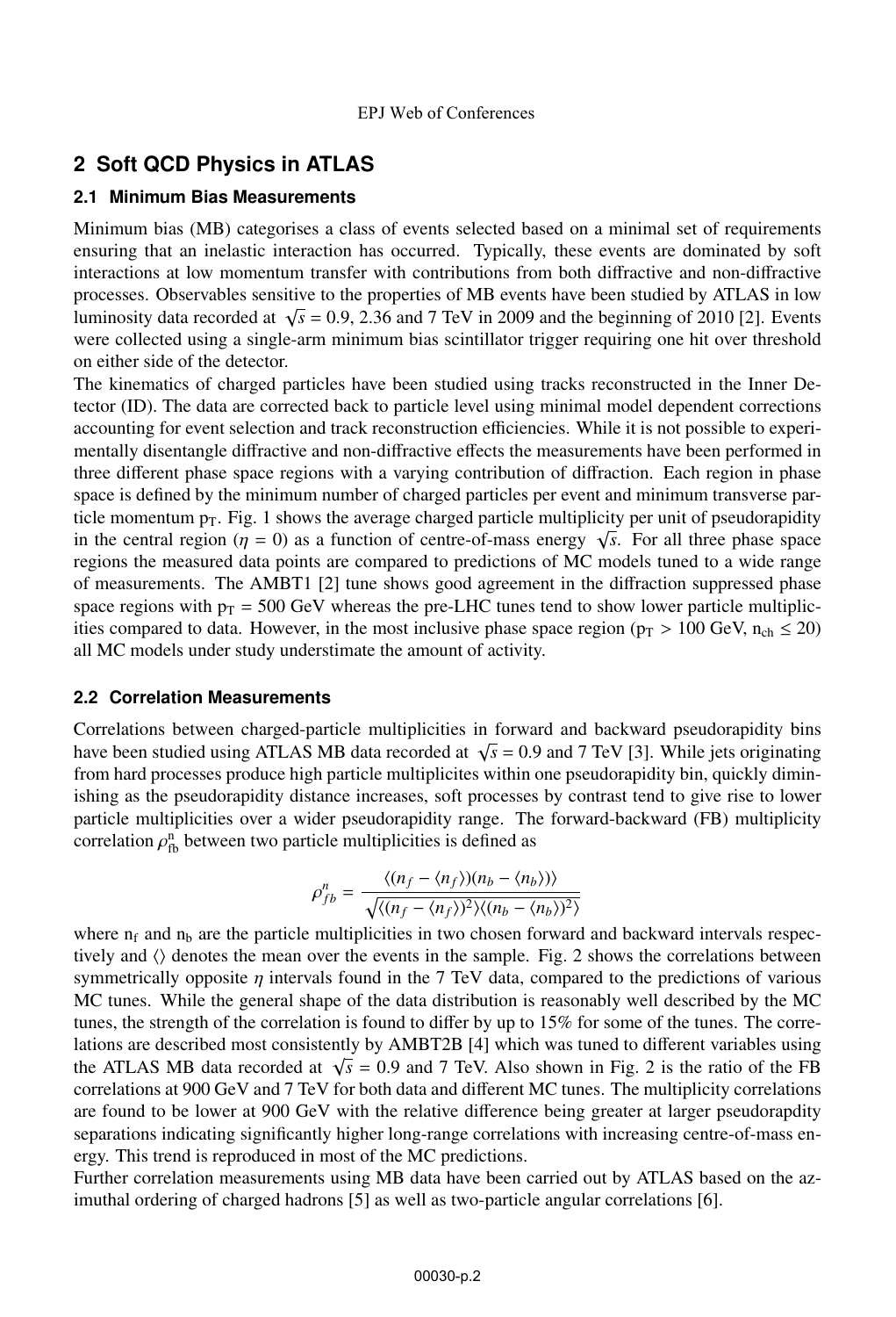ICFP 2012



**Figure 1.** The average charged-particle multiplicity per unit of rapidity for  $\eta = 0$  as a function of the centreof-mass energy. The results with at least 2 charged particles within the kinematic range  $p_T > 100$  MeV and  $|\eta|$  < 2.5 are shown alongside the results with at least 1 and 6 charged particles respectively within the kinematic range  $p_T > 500$  MeV and  $|\eta| < 2.5$  at 0.9, 2.36 and 7 TeV. The data are compared to various particle level MC predictions. The vertical error bars on the data represent the total uncertainty [2].



Figure 2. Forward-backward multiplicity correlation in symmetrically opposite  $\eta$  intervals for events with at least two charged particles with  $p_T > 100 \text{ MeV}$  and  $|\eta| < 2.5$  The correlations measured in the data at 7 TeV (left) as well as the ratio of the 900 GeV results to the results at 7 TeV (right) are compared to MC predictions [3].

### **2.3 Underlying Event Measurements**

The underlying event (UE) is defined to be any soft activity accompanying a high  $p_T$  interaction of interest thus forming an irreducible background in hard scattering events. Distributions sensitive to UE activity are typically studied in the region perpendicular to the axis defined by the hard scatter. This so-called transverse region is defined via the azimuthal angular difference  $60° < |\Delta\phi| < 120°$ relative to the direction of the hard scatter products approximated by the leading  $p_T$  object.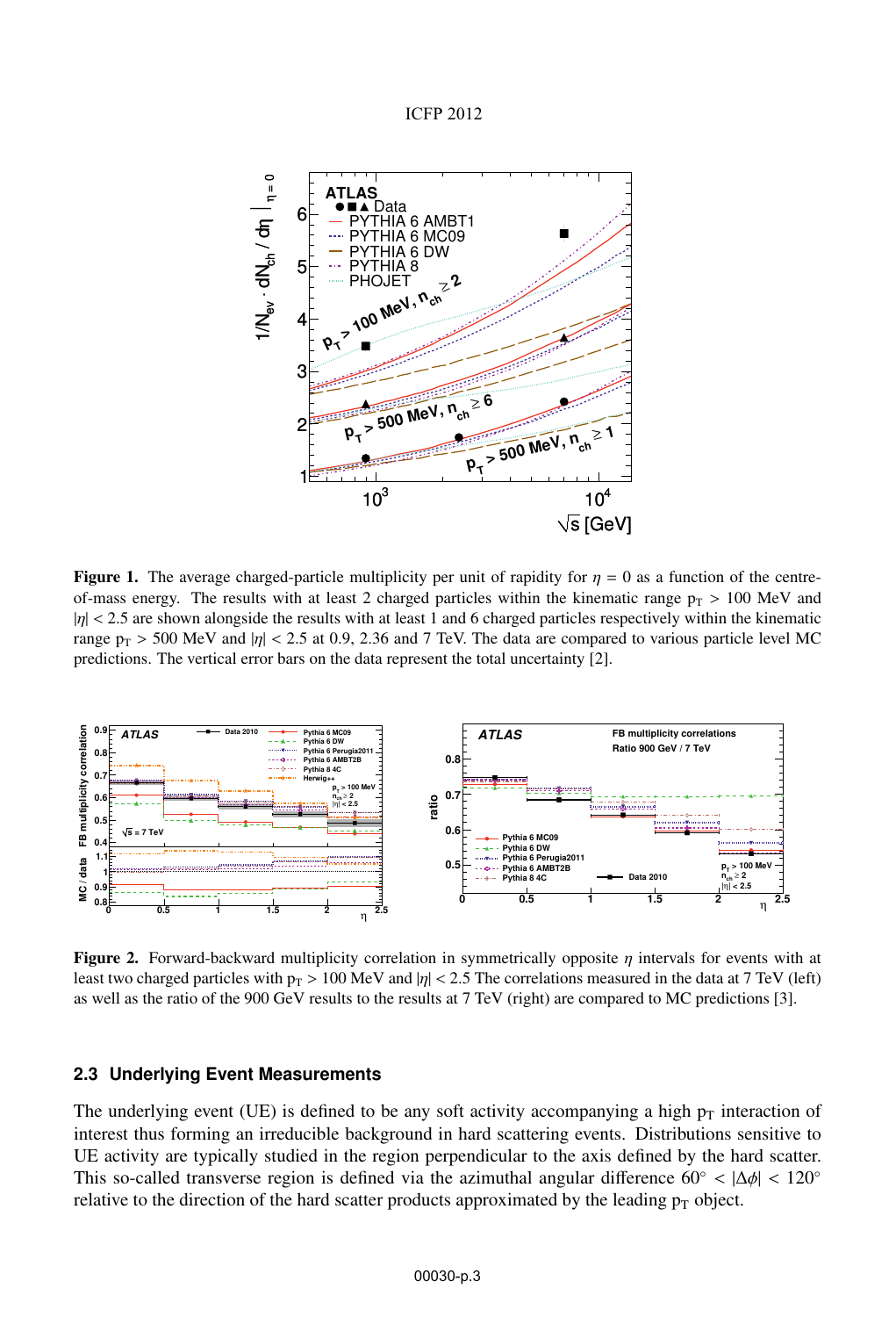

**Figure 3.** The mean value of the number of charged particles in the transverse region as a function of  $p_T^{jet}$  for anti-k jets with distance parameteres  $R = 0.2, 0.6, 1.0$  (left). Also shown is the ratio of the mean valu anti-k<sub>t</sub> jets with distance parameteres  $R = 0.2, 0.6, 1.0$  (left). Also shown is the ratio of the mean value obtained for distance parameters  $R = 0.2$  and  $R = 1.0$  to the results obtained for  $R = 0.6$  (right). The shaded bands show the total uncertainty. The lines show the predictions of Pythia 6 with the Z1 [10] tune [11].

Previous UE measurements carried out by ATLAS have used ID tracks associated to charged particles [7] as well as energy deposits in the calorimeter associated to both neutral and charged particles [8]. These results have recently been extended by UE studies based on charged-particle jets, reconstructed by applying the anti-k, algorithm [9] to ID tracks with distance parameters R varying between 0.2 and 1.0 [11]. Distributions of the charged particle multiplicity, the scalar sum of the transverse momenta of charged particles and the average charged-particle  $p_T$  have been studied as a function of jet  $p_T$  in regions transverse and opposite to the leading jet. In addition, the dependence of these distributions on the jet algorithm distance parameter R was investigated. Fig. 3 shows the charged-particle multiplicity in the transverse region as a function of jet  $p_T$  for three representative values of R as well as the ratio of the results obtained with different R parameters. As the radius parameter R increases the jet transverse momentum  $p<sub>T</sub>$  is typically shifted towards higher values. Due to the collection of additional UE particles that contribute to the amount of bin migration any variation of the UE distributions with R additionally allows to test the ability of MC generators to model UE fluctuations and their spatial correlations. Reasonable agreement has been found between data and PYTHIA 6 [12] predictions based on tunes that have been determined using LHC data in discribing the mean UE event activity as well as in modelling coherent fluctuations.

## **3 Hard QCD Physics in ATLAS**

### **3.1 Jet Cross Section Measurements**

Jet cross-sections serve as an important tool for providing information on the internal structure of the proton as well as for testing QCD and searches beyond the SM. ATLAS has measured the doubledifferential cross-section as a function of rapidity and transverse jet momentum of inclusive and dijet production based on the 2010 dataset corresponding to an integrated luminosity of 37 pb<sup>-1</sup> [13]. The dijet measurement has recently been updated to the full 2011 data sample of L = 4.7 fb<sup>-1</sup> [14] allowing for an improved precision w.r.t. the previous measurement. The measurements are performed in the jet rapidity range  $|y| < 4.4$  ( $|y| < 2.8$  for the measurement using 2011 data), covering jet transverse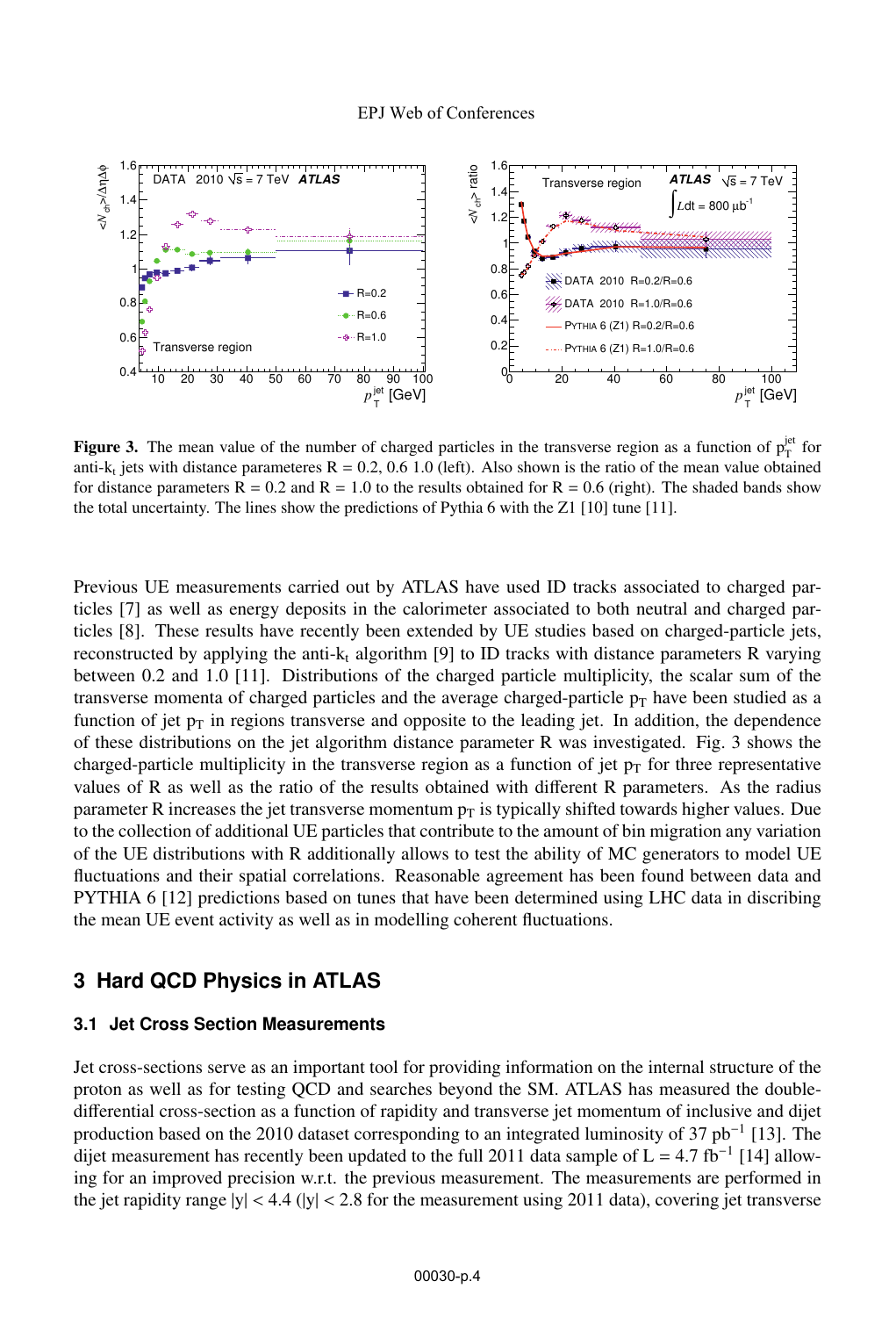#### ICFP 2012

momenta from 20 GeV to 1.5 TeV and dijet invariant masses from 70 GeV to 5 TeV. Jets are identified by clustering the four-momenta of three-dimensional topological clusters built from calorimeter cells using the anti-k<sub>t</sub> algorithm with distance parameters  $R = 0.4$  and 0.6. After correcting the energy of the jet for the impact of pile-up interactions, MC based calibration factors accounting for instrumental effects are applied as a function of the energy and pseudorapidity of the reconstructed jet [15]. The jet energy scale (JES) uncertainty is the dominant uncertainty for the inclusive jet and dijet measurements. Further corrections for detector inefficiencies and resolution are performed in an unfolding procedure based on a transfer matrix relating particle-level and reconstruction observables using the IDS method [16]. Fig. 4 shows the unfolded measured inclusive cross-sections compared to NLO pQCD calculations corrected for non-perturbative effects. Both NLOJET++ [17] and POWHEG [18, 19] (with the parton shower switched off) were used for the hard scatter together with various PDF sets. The data show marginally smaller cross-sections with a worse description for large jet momenta and rapidities. However, the difference between the measured cross-sections and the NLO pQCD prescriptions are in the order of the systematic uncertainty for each PDF set. Comparisons have also been performed with the POWHEG prediction, showered with either PYTHIA [12] or HERWIG [20]. Significant differences are observed between the two parton shower MCs, particularly at high  $p_T$  and high rapidities.

Furthermore, measurements of the inclusive and dijet cross-section of b-jets [21] as well as the multijet cross-section [22] have been performed using ATLAS data recorded in 2010.



Figure 4. Ratios of the inclusive jet double-differential cross-section to the theoretical prediction obtained using NLOJET++ with the CT10 [23] PDF set in different rapidity bins for jets identified using the anti- $k_t$  algorithm with  $R = 0.4$ . The unfolded measured cross-sections are compared to theoretical prediction obtained by using NLOJET++ with different PDF sets (CT10, MSTW 2008 [24], NNPDF 2.1 [25], HERAPDF 1.5 [26]) (left) and to POWHEG predictions showered using either PYTHIA or HERWIG (right) [13].

#### **3.2 Jet Substructure**

The internal structure of jets is influenced by various physics processes such as hadronisation, fragmentation but also pile-up and UE (see section 2). Furthermore, decay products of heavily boosted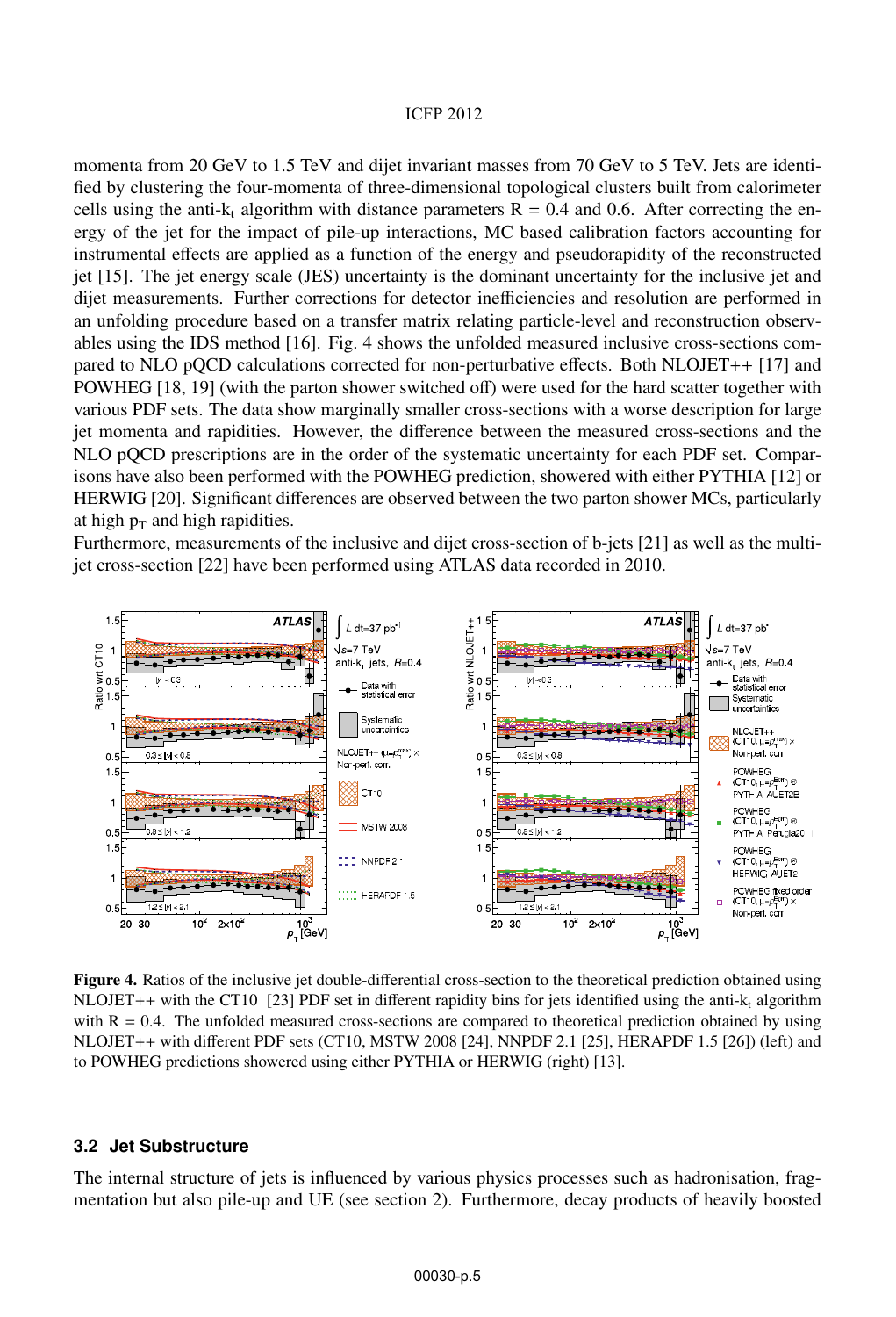#### EPJ Web of Conferences

particles ending up in single jets show a distinctive internal structure w.r.t. quark or gluon initiated jets. Measurements exploiting the substructure of jets therefore do not only provide insight into nonperturbative fragmentation effects [27, 28] and contributions from soft QCD background processes but can also serve as a tool to discriminate jets arising from many body decays against the dominant QCD background. Variables sensitive to the internal structure of high transverse momentum jets have recently been studied in ATLAS  $[29, 30]$  including  $k_t$ -splitting-scales, N-subjettiness, jet width and eccentricity.

Furthermore, different algorithms allowing to remove contaminations from soft QCD processes to a given jet by making use of its characteristic internal structure are currently being investigated [31]. These so-called grooming techniques are based on the clustering ordering of the  $k_t$  [32, 33] and Cambridge-Aachen (C/A) [34, 35] algorithms which typically reconstruct the QCD shower in the early recombination steps while proto-jets representing the products of a heavy particle decay tend to be combined in the ultimate steps. The prunning algorithm makes use of spatial and kinematic variables characterising the branching at each point in the jet reconstruction to identify and remove soft and wide-angle radiation constituents. Similarly, the trimming procedure uses the  $k_t$ -algorithm to cluster the constituents of a given jet into subjets of size  $R_{sub}$  whereas relatively soft subjets with  $p_{T,i}/p_T < f_{cut}$  are removed. Fig. 5 shows the normalised jet cross-section as a function of invariant jet mass for C/A R=1.2 jets before and after applying the so-called mass-drop filtering [30] procedure. This algorithm inverts the clustering of C/A jets to identify pairs of proto-jets describing a hard and symmetric splitting. In the subsequent filtering step the constituents of this pair of jets are reclustered into various subjets using the  $C/A$  algorithm with smaller distance parameter R. To remove contributions from UE and pile-up effects only constituents within the 3 leading subjets in  $p_T$  are considered to form the final jet. All of the grooming algorithms under study have been demonstrated to be powerful tools to improve the mass resolution of jets originating from heavy particle decays as well as to reduce their sensitivity to MPI processes.



Figure 5. Normalised cross-section as a function of mass of Cambridge-Aachen jets with  $R = 1.2$  before (left) and after (right) applying a splitting and filtering algorithm based on the jet substructure characteristics [30].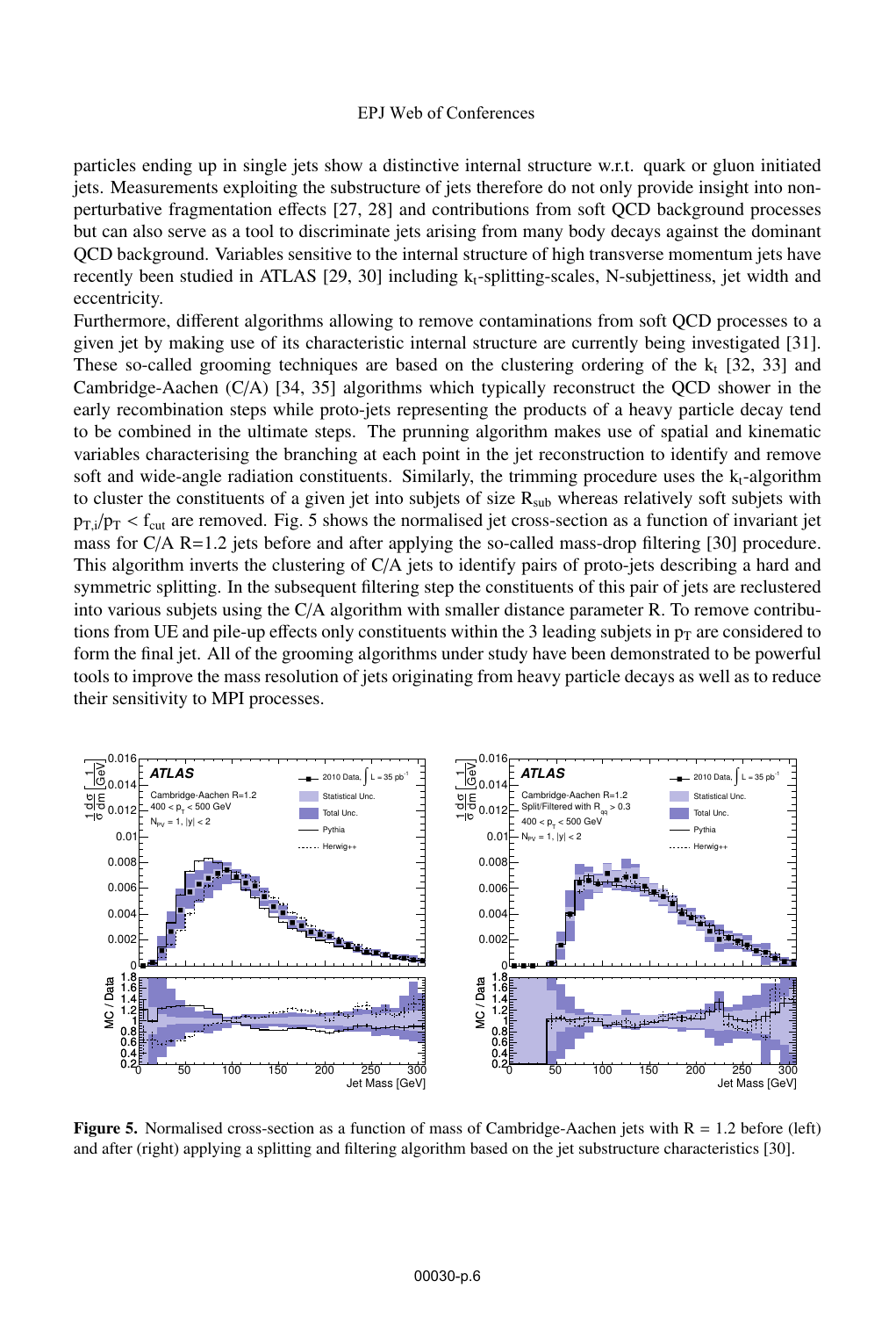# **4 Conclusions**

ATLAS has carried out a wide range of measurements giving insight into soft and hard QCD physics at the new energy scale accessible at the LHC. Minimum bias and underlying event studies using ATLAS data provide an important tool for additional tuning of soft QCD parameters in MC generators resulting in an improved data-MC agreement w.r.t. pre-LHC models. Studies involving high- $p_T$ jets such as the inclusive and dijet cross-section measurements have been performed in a new kinematic regime allowing to test pQCD in phase space regions which had not been covered by previous studies. Together, these measurements contribute to a profound understanding of the SM. Due to this, signatures deviating from SM predictions and indicating new physics processes can be detected.

# **5 Acknowledgements**

The author acknowledges the financial support of the work by the DFG research training group 1054.

# **References**

- [1] ATLAS Collaboration, JINST **3** (2008) S08003.
- [2] ATLAS Collaboration, New J. Phys. **13** (2011) 053033.
- [3] ATLAS Collaboration, JHEP 1207 (2012) 19.
- [4] ATLAS Collaboration, ATL-PHYS-PUB-2011-009, https://cdsweb.cern.ch/record/1363300.
- [5] ATLAS Collaboration, arXiv:1203.0419 [hep-ex] (2012).
- [6] ATLAS Collaboration, JHEP 1205 (2012) 157.
- [7] ATLAS Collaboration, Phys. Rev. D **83** (2011) 112001.
- [8] ATLAS Collaboration, Eur. Phys. J. C 71 (2011) 1636.
- [9] M. Cacciari, G. P. Salam and G. Soyez, JHEP 0804 (2008) 063.
- [10] Rick Field, arXiv:1010.3558v1 [hep-ex] (2010).
- [11] ATLAS Collaboration, arXiv:1208.0563 (2012).
- [12] T. Sjostrand, S. Mrenna and P. Z. Skands, JHEP 0605 (2006) 026.
- [13] ATLAS Collaboration, Phys. Rev. D **86** (2012) 014022.
- [14] ATLAS Collaboration, arXiv:1112.6297 [hep-ex] (2012), accepted for publication in Phys. Rev. D.
- [15] ATLAS Collaboration, arXiv:1112.6426 [hep-ex] (2011).
- [16] B. Malaescu, arXiv:0907.3791 [physics.data-an] (2009).
- [17] Z. Nagy, Phys. Rev. D 68 (2003) 094002.
- [18] S. Alioli, P. Nason, C. Oleari and E. Re, JHEP 1101 (2011) 095.
- [19] P. Nason, arXiv:0709.2085 [hep-ph] (2007).
- [20] G. Corcella et al., JHEP 01, (2001) 010 (2001).
- [21] ATLAS Collaboration, Eur. Phys. J. C 71 (2011) 1846.
- [22] ATLAS Collaboration, Eur. Phys. J. C 71 (2011) 1763.
- [23] H. -L. Lai et al., Phys. Rev. D **82** (2012) 074024.
- [24] A. D. Martin, W. J. Stirling, R. S. Thorne and G. Watt, Eur. Phys. J. C 63 (2009) 189.
- [25] R. D. Ball et al., Nucl. Phys. B **838** (2012) 136.
- [26] H1 and ZEUS Collaborations, H1prelim-10-142, ZEUS-prel-10-018.
- [27] ATLAS Collaboration, Phys. Rev. D **83** (2011) 052003.